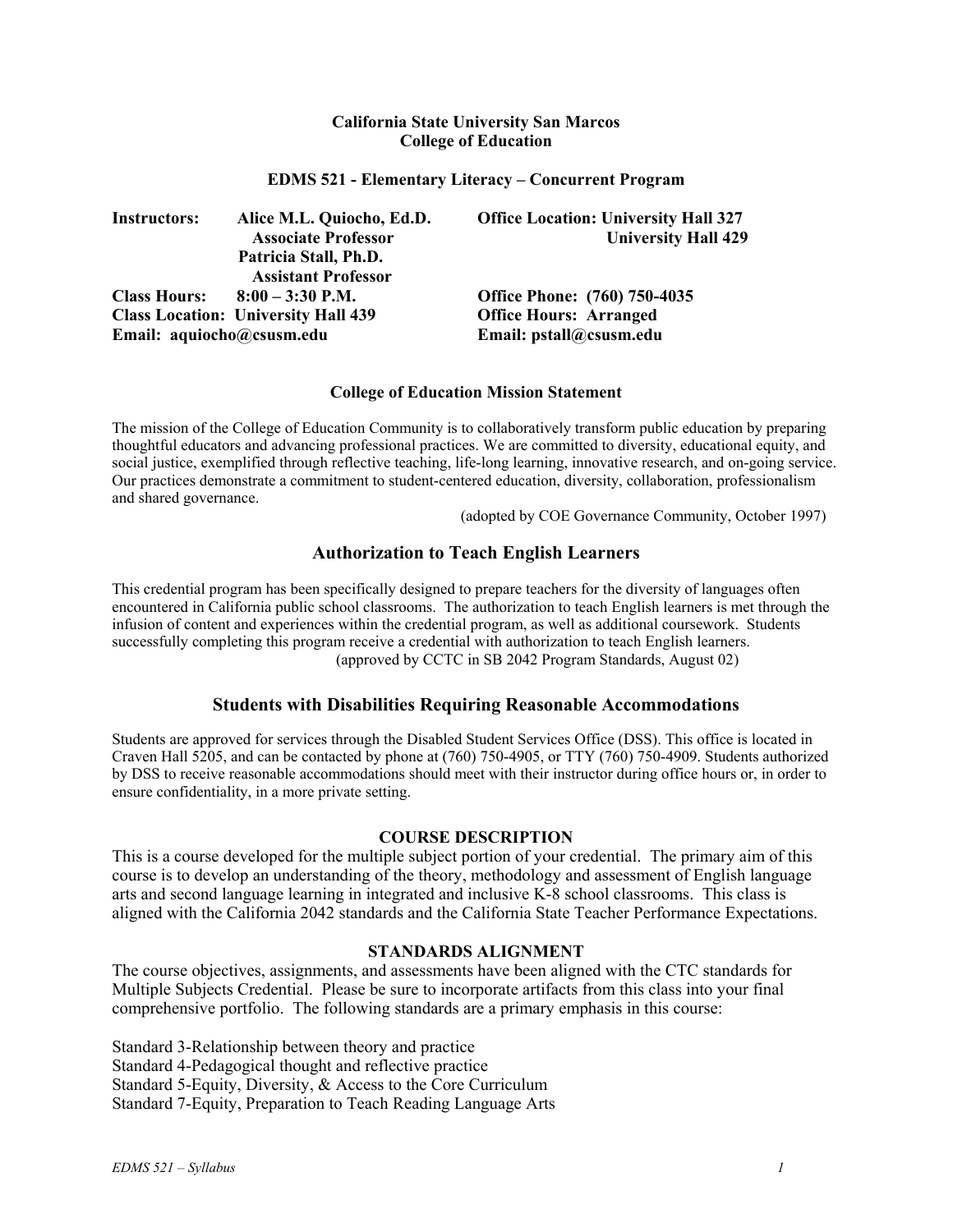# **TEACHER PERFORMANCE EXPECTATIONS (TPE) COMPETENCIES**

This course is designed to help teachers seeking the Multiple Subject Credential to develop the skills, knowledge, and attitudes necessary to assist schools and district in implementing an effective program for all students. The successful candidate will be able to merge theory and practice in order to realize a comprehensive and extensive educational program for all students. The following TPE's are addressed in this course:

Primary Emphasis

TPE 1a-Subject Specific Pedagogical Skills for MS Teaching

TPE 3-Interpretation and Use of Assessments

TPE 4-Making Content Accessible

TPE 6-Developmentally Appropriate Teaching Practices

TPE 8-Learning About Students

### **OBJECTIVES**

## **KNOWLEDGE**

Teacher candidates will:

Become familiar with classroom diagnostic techniques and evaluation procedures.

Gain an understanding of how language acquisition affects literacy development.

Gain an understanding of the reading process and its relationship to thought, language and learning.

Gain an understanding of how people learn to read and write in their first and second language. Become familiar with current approaches to the teaching of reading and writing and the theoretical bases of such approaches.

Become familiar with current approaches to the teaching of reading and writing in culturally and linguistically diverse elementary school classrooms

#### **SKILLS**

Teacher candidates will:

Become sensitive observers of children.

Analyze children's reading and writing behavior as a basis for making instructional decisions Translate the results of formal and informal assessment of children's reading and writing behaviors into instructional plans

Develop the ability to select appropriate materials and instructional strategies to meet the individual needs of students

Learn how to organize the classroom for teaching reading and writing to culturally and linguistically diverse populations.

# **ATTITUDES AND VALUES**

Teacher candidates will:

- Develop an appreciation for natural language abilities to process and produce print
- Develop an appreciation for the need to integrate reading and writing into all areas of the curriculum
- Affirm the importance of a rich environment for developing an effective language arts program.
- Develop a sensitivity to and appreciation for culturally and linguistically diverse learners.
- Develop a respect for each student, his/her abilities and background and the student's right to instruction that meets his or her individual needs.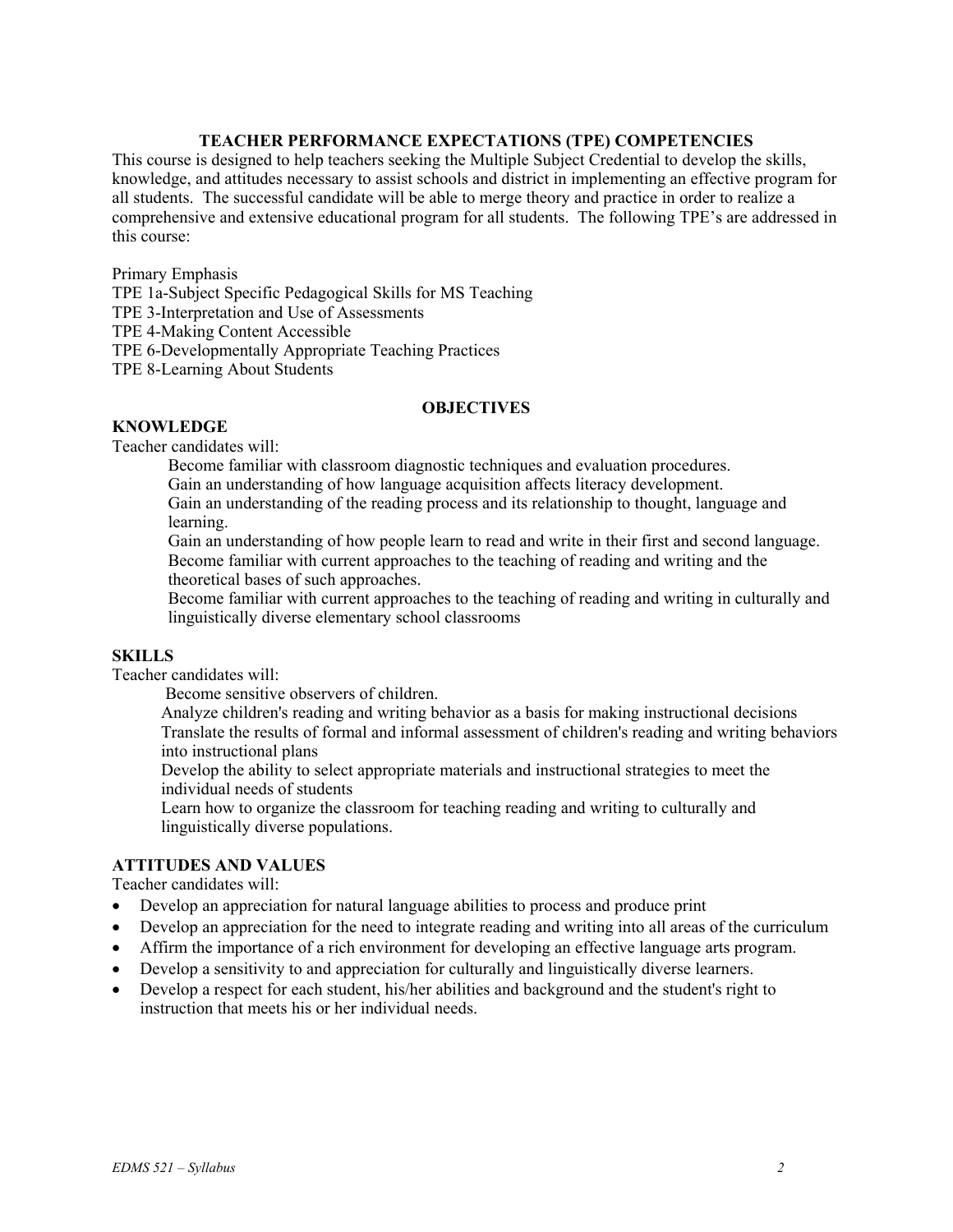# **REQUIRED TEXTS:**

Tompkins, G.E. (2001). *Literacy for the 21st Century: A Balanced Approach, 3rd Edition.* Prentice Hall.

Zarrillo, J. J. (2002). Ready for RICA: A test preparation guide for California's Reading Instruction Competence Assessment. Merrill Prentice Hall.

## **Course Requirements**

All students are expected to participate in class activities and demonstrate reflective learning. It is important that students are well prepared for course sessions by completing the readings and assignments scheduled before the class meeting. Unless otherwise negotiated with the instructor, all assignments are to be handed in on the due date. **Assignments not handed-in on due date will lose 10% of earned credit per day.** Assignments should be typed and double-spaced.

| • Attendance and participation             | 20 points |
|--------------------------------------------|-----------|
| • Resource Notebook Sections (10 sections) | 50 points |
| • Literacy Lesson Plan                     | 20 Points |
| • Student Assessment and Analysis          | 30 points |

## **Grading**

| A    | $96 - 100$ |
|------|------------|
| $A-$ | $90 - 95$  |
| $B+$ | 89-87      |
| B    | 86-83      |
| B-   | $80 - 82$  |
| C+   | 77-79      |
| C    | 73-76      |
| C-   | 70-73      |

### **ASSIGNMENTS:**

### **Language Arts Resource Notebook--Part 1 (50 Pts)**

Each of you will develop a Reading/Language Arte Resource Notebook that will be used to inform your teaching. The Resource Notebook has two main objectives. First, is to demonstrate your learning and understanding of the reading and language arts. Second is to start building a resource for your own learning. Be creative and thoughtful in the compilation of the notebook—it will be a demonstration that you are ready to teach the language arts to a diverse student population.

The Notebook will be organized around the 13 RICA Content Areas (see the RICA Registration Bulletin, p.39-45) and include additional sections on:

- A personal statement of your philosophy of the teaching reading and writing
- Special Needs Students

Each section of the notebook should contain the following:

- A RICA analysis sheet including: (a) what this content area(s) is about; (b) 2 ways of assessing this content area (include rationale); and (c) 1 way of teaching it (description and accommodations).
- Ways to integrate technology to enhances teaching and student learning.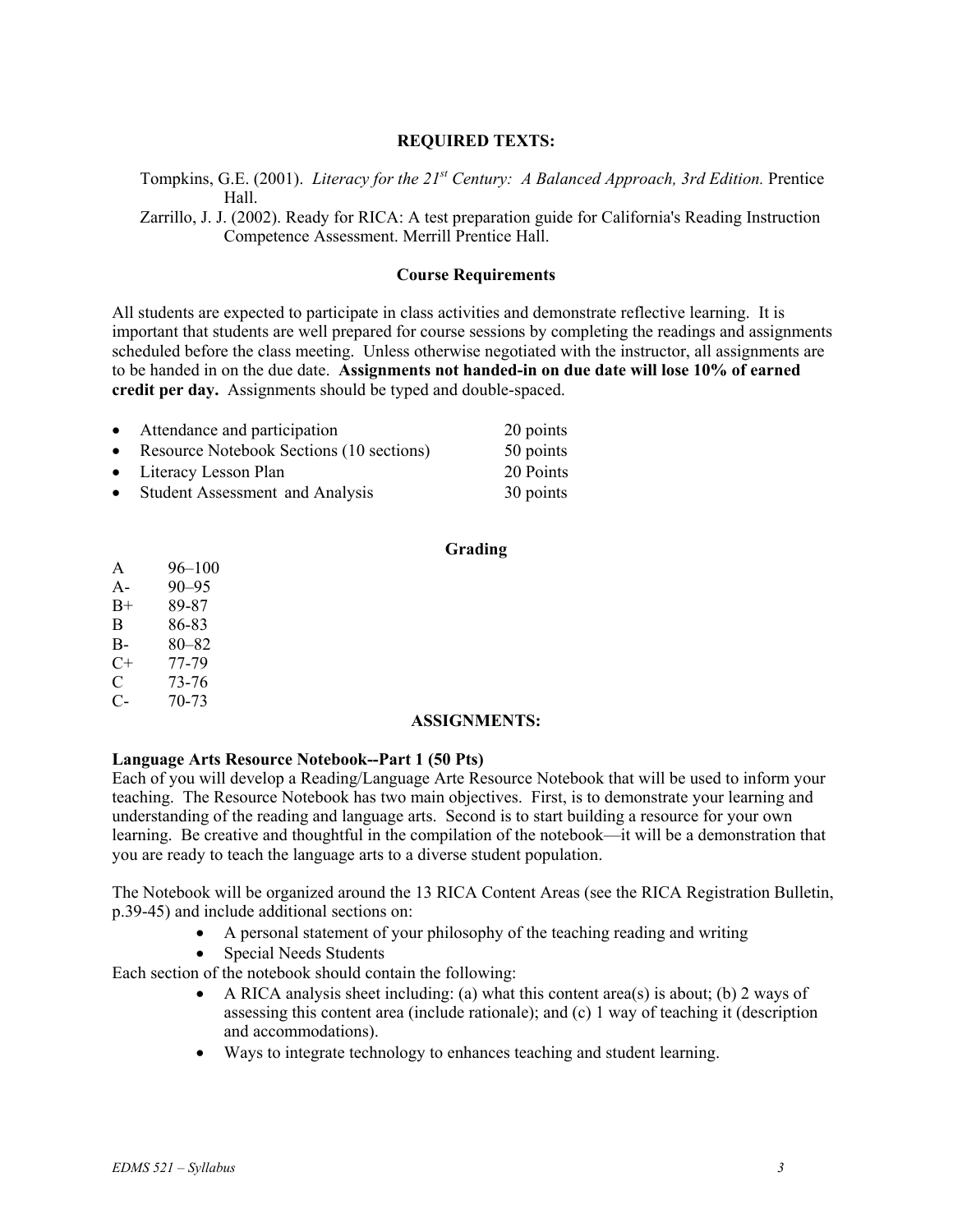For the first semester you will need to complete the following content areas:

- Planning, Organizing, and Managing Reading Instruction
- Phonemic Awareness
- Concepts About Print
- Systematic, Explicit Phonics and Other Word Identification Strategies
- Spelling Instruction
- Reading Comprehension Narrative
- Vocabulary Development
- Structure of the English Language

You should include a grid that is organized so that you can clearly state your understanding of the content area you are addressing, two ways to assess the content area and two ways to teach it. The only content area that does not fit into the grid is Planning, Organizing, and Managing Reading Instruction.

As you learn about assessment, phonemic awareness, the use of phonics, comprehension strategies and other components crucial to effective literacy instruction, compiling your resource notebook will help you prepare and review the content areas assessed by the RICA test.

Note: Besides the course readings, Dr. Alice Quiocho's web site can also serve as a resource. The address is: http://www.csusm.edu/Quiocho. Click on "reading instruction portfolio." See the section on accommodations for ideas on ways to support second language learners. Note: See **www.ed.gov/free/** for free Educational Materials.

## **Reading Strategy Lesson Plan (Critical Assessment Task)**. **(15 points)**

- You will write and present a reading strategy lesson plan for a small group activity that takes into account student needs. They can be mini-lessons, direct instruction, inquiry, or any format you choose. Make your lesson active, interesting, fun and meaningful. Because lesson planning may be unfamiliar to some of you, but is so important to teaching, you will learn how to write a language arts lesson plan in class. You may use the format that you are learning about in your teaching and learning class. Choose a reading standard for your grade level to guide your objectives. You may download the standards from the California Department of education at www.cde.ca.gov
- Note that I am working on collaborating with your teaching and learning instructor so you can use the same lesson plan format for both classes, but write a literacy lesson plan for me.

We will examine how lesson plans must start with assessment. Therefore, we will be learning how to assess students and use the assessment information to make informed decisions about instruction that specifically addresses the standards.

**Beginning Assessment. (20 points)** In this assignment you will be taught how to observe students reading, to listen to them read and to make instructional decisions for students based on observations and assessment.

You will be taught how to conduct the assessment in class workshops. You will be asked to work with a student and to conduct assessments with this student. The format in which you will submit your assessment will be shared with you in class.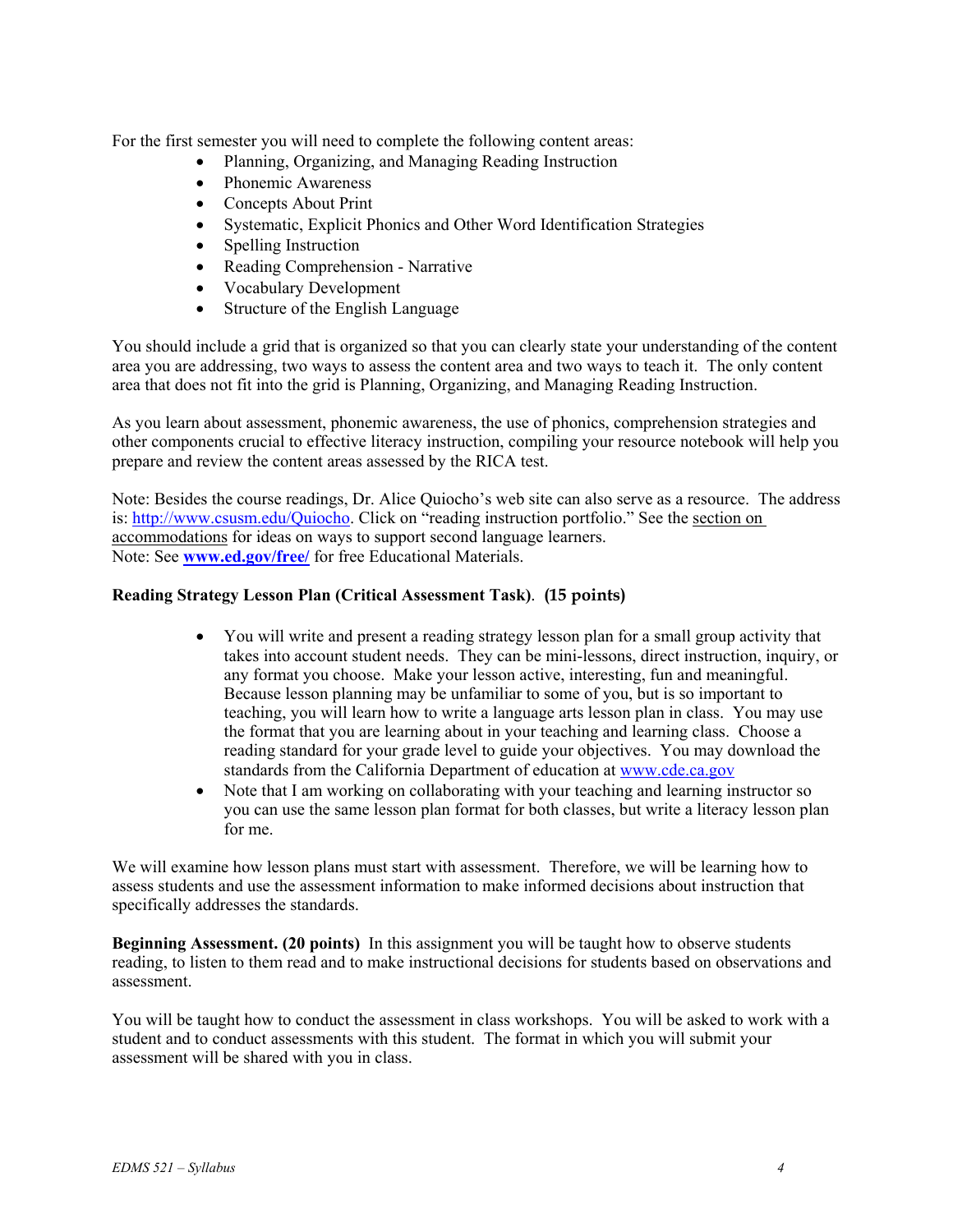## **Attendance Policy**

Due to the dynamic and interactive nature of EDMS 521, all students are expected to attend all classes and participate in all class activities. For every day of absence, students will lose 6 points**.** Attendance will be taken during the first 5 minutes of class. Three tardiness or "early exits" will be the equivalence of an absence. **A passing grade will not be issued for students who do not attend 80% or more of the class sessions**. Should the student have extenuating circumstances, s/he should contact the instructor as soon as possible.

## **Course Outline**

## **Revised Calendar**

| Date                        | <b>Topic</b>                                                                                         | <b>Assignment</b>                                                                |
|-----------------------------|------------------------------------------------------------------------------------------------------|----------------------------------------------------------------------------------|
| <b>Session 1</b><br>June 8  | <b>A Balanced Approach</b><br>The Role of Assessment                                                 | Tompkins: Ch. 1                                                                  |
| <b>Session 2</b><br>June 10 | <b>Assessment</b>                                                                                    | <b>Tompkins: Chapters 3</b><br>Al's Story<br>RICA: Ch. 1                         |
| <b>Session 3</b><br>June 22 | <b>The Processes</b><br>The alphabetic Code<br><b>Concepts about Print</b><br><b>Running Records</b> | <b>Tompkins: Chapters 2,5</b><br>RICA: Chapters 3,5,6                            |
| <b>Session 4</b><br>June 29 | Comprehension                                                                                        | <b>Tompkins: Chapter 8</b><br><b>Choate: Chapter 5</b><br><b>RICA: Chapter 7</b> |
| <b>Session 5</b><br>July 6  | <b>Reading &amp; Writing Workshop</b><br><b>Emergent Reading &amp; Writing</b>                       | <b>Tompkins: Chapters 12,7</b><br><b>RICA: Chapter 4</b>                         |
| <b>Session 6</b><br>July 13 | <b>The Writing Process</b><br><b>Reading in a Second Language</b>                                    | <b>Tompkins: Chapter 7</b><br><b>ELD Standards</b>                               |
| <b>Session 7</b><br>July 20 | <b>Fluent Readers &amp; Writers</b>                                                                  | <b>Tompkins: Chapter 6</b>                                                       |